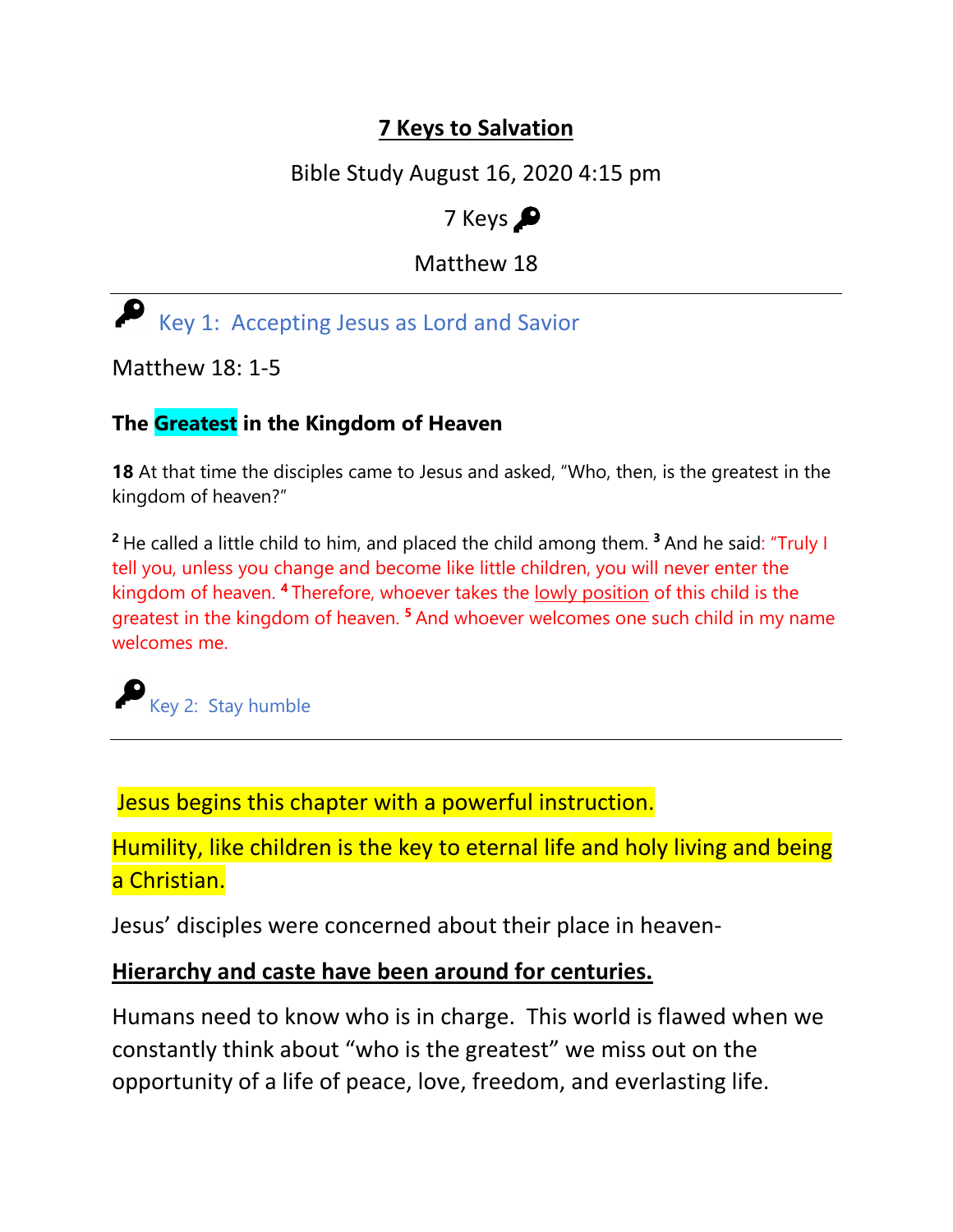# Key 3: Check yourself for stumbling blocks; worry about yourself

Matthew 18: 6

## **Causing to Stumble**

**<sup>6</sup>**"If anyone causes one of these little ones—those who believe in me—to stumble, it would be better for them to have a large millstone hung around their neck and to be drowned in the depths of the sea. **<sup>7</sup>**Woe to the world because of the things that cause people to stumble! Such things must come, but woe to the person through whom they come! **<sup>8</sup>**If your hand or your foot causes you to stumble, cut it off and throw it away. It is better for you to enter life maimed or crippled than to have two hands or two feet and be thrown into eternal fire. **<sup>9</sup>**And if your eye causes you to stumble, gouge it out and throw it away. It is better for you to enter life with one eye than to have two eyes and be thrown into the fire of hell.

> Key 4: Stay Connected to other believers Key 5: Let God do God things Key 6: Rejoice when someone comes back to the flock

## Matthew 18: 10-

#### **The Parable of the Wandering Sheep**

**<sup>10</sup>** "See that you do not despise one of these little ones. For I tell you that their angels in heaven always see the face of my Father in heaven. **[11]** [\[a\]](https://www.biblegateway.com/passage/?search=Matthew+18&version=NIV#fen-NIV-23739a)

**<sup>12</sup>** "What do you think? If a man owns a hundred sheep, and one of them wanders away, will he not leave the ninety-nine on the hills and go to look for the one that wandered off? **<sup>13</sup>** And if he finds it, truly I tell you, he is happier about that one sheep than about the ninety-nine that did not wander off. **<sup>14</sup>** In the same way your Father in heaven is not willing that any of these little ones should perish.

Matthew 18:10- Do not DESPISE those that need more attention to come back to the fellowship of believers.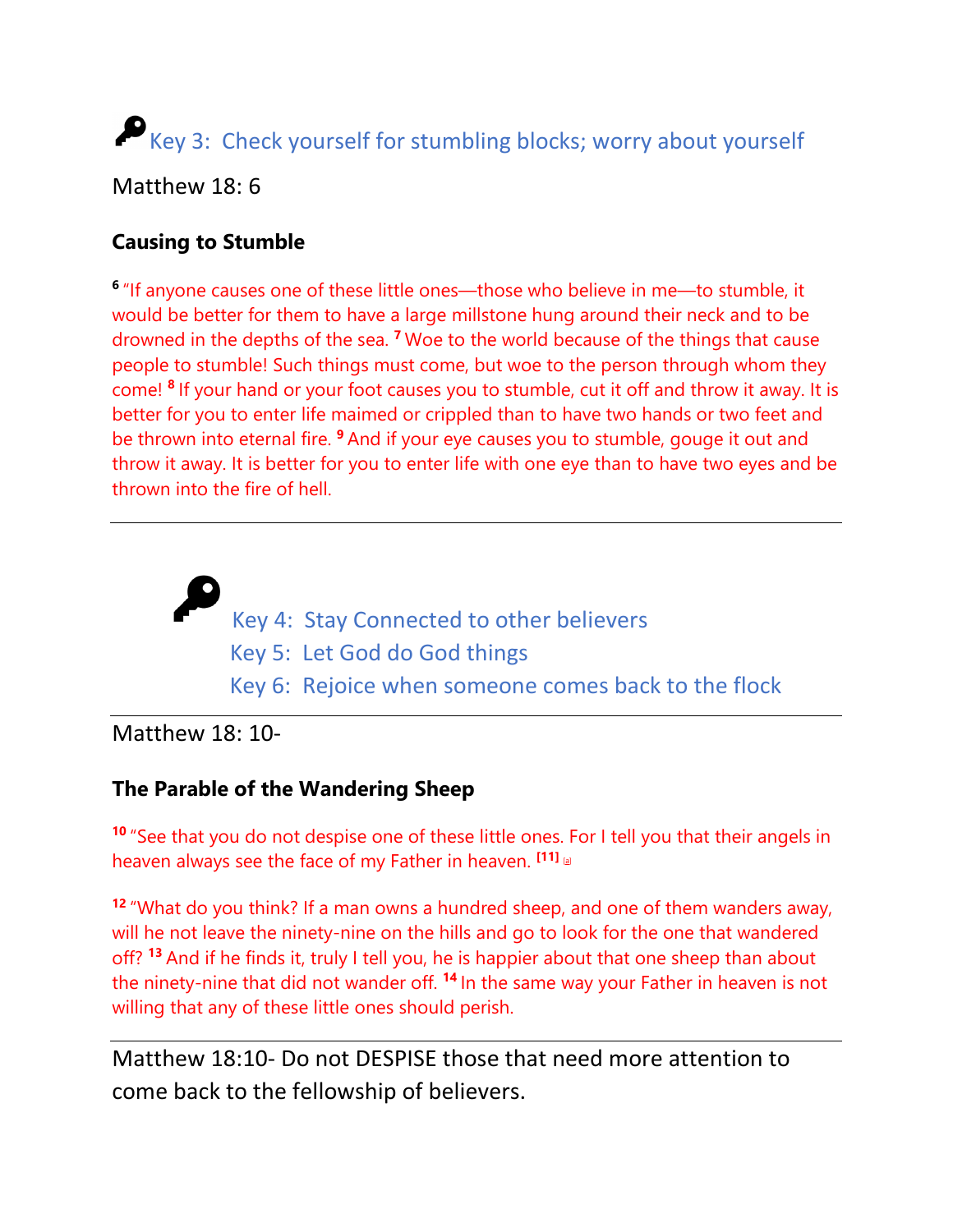

Let Jesus do the work- stay humble, pray, love, and worry about your own salvations:

Philippians 2:12

Therefore, my dear friends, as you have always obeyed--not only in my presence, but now much more in my absence--continue to work out your salvation with fear and trembling

Matthew 18:15-19

Key 2,4

#### **Dealing With Sin in the Church**

**15** "If your brother or sister<sup>[b]</sup> sins,<sup>[d]</sup> go and point out their fault, just between the two of you. If they listen to you, you have won them over. **<sup>16</sup>** But if they will not listen, take one or two others along, so that 'every matter may be established by the testimony of two or three witnesses.'<sup>[d]</sup> 17 If they still refuse to listen, tell it to the church; and if they refuse to listen even to the church, treat them as you would a pagan or a tax collector.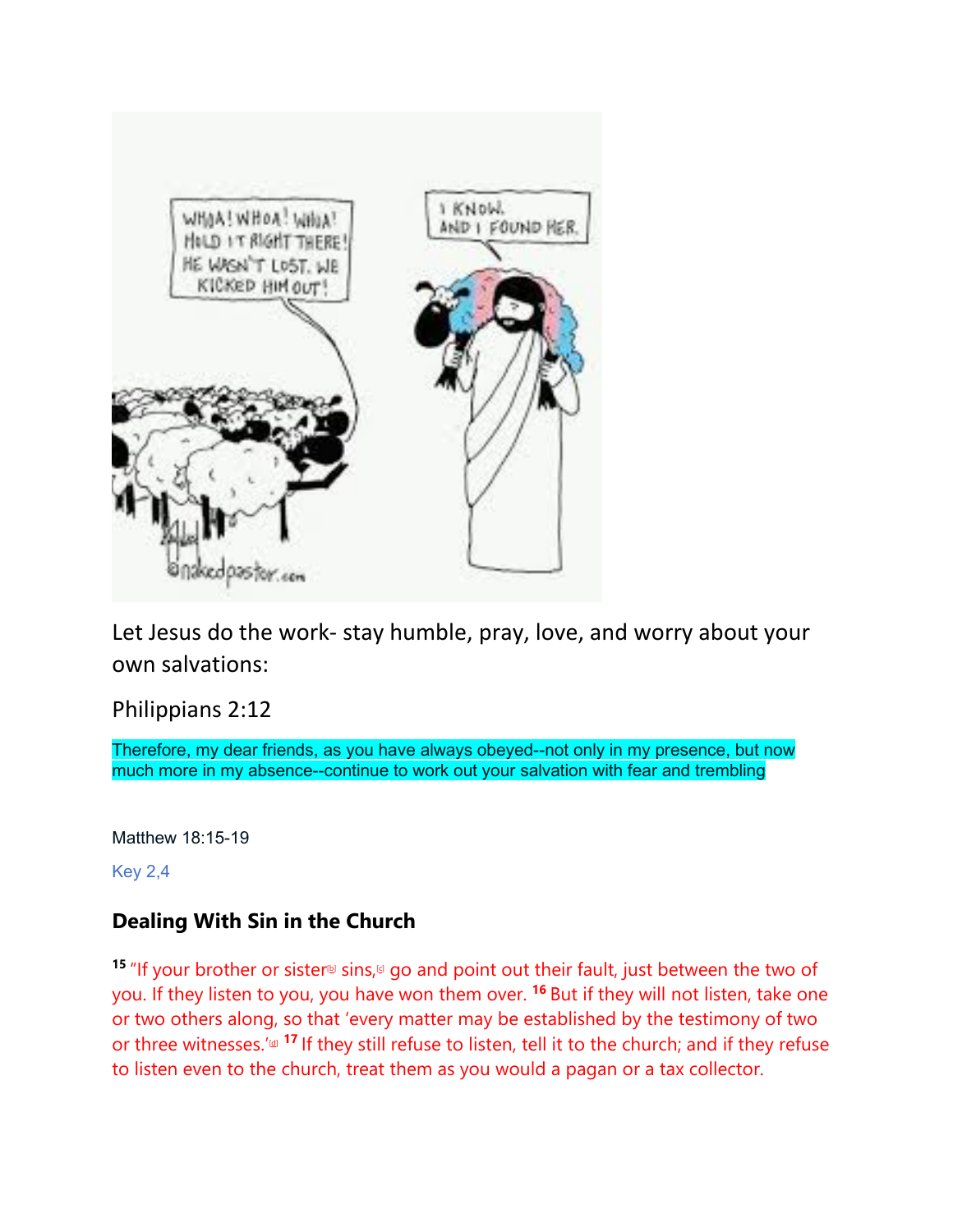**<sup>18</sup>** "Truly I tell you, whatever you bind on earth will be bound in heaven, and whatever you loose on earth will be<sup>®</sup> loosed in heaven.

**<sup>19</sup>** "Again, truly I tell you that if two of you on earth agree about anything they ask for, it will be done for them by my Father in heaven. **<sup>20</sup>** For where two or three gather in my name, there am I with them."

It is important to stay humble and love other believers when we sin. Not gossiping to others, not bringing up someone's sin as a "group prayer request", not using religion as a toll to oppress, manipulate, and control.

Key 7: Forgive one another, do not hold grudges

Matthew 18:21-

#### **The Parable of the Unmerciful Servant**

**<sup>21</sup>** Then Peter came to Jesus and asked, "Lord, how many times shall I forgive my brother or sister who sins against me? Up to seven times?"

**22** Jesus answered, "I tell you, not seven times, but seventy-seven times.<sup>[a]</sup>

**<sup>23</sup>** "Therefore, the kingdom of heaven is like a king who wanted to settle accounts with his servants. **<sup>24</sup>** As he began the settlement, a man who owed him ten thousand bags of gol[d\[h\]](https://www.biblegateway.com/passage/?search=Matthew+18&version=NIV#fen-NIV-23752h) was brought to him. **<sup>25</sup>** Since he was not able to pay, the master ordered that he and his wife and his children and all that he had be sold to repay the debt.

**<sup>26</sup>** "At this the servant fell on his knees before him. 'Be patient with me,' he begged, 'and I will pay back everything.' **<sup>27</sup>** The servant's master took pity on him, canceled the debt and let him go.

**<sup>28</sup>** "But when that servant went out, he found one of his fellow servants who owed him a hundred silver coins.<sup>®</sup> He grabbed him and began to choke him. 'Pay back what you owe me!' he demanded.

**<sup>29</sup>** "His fellow servant fell to his knees and begged him, 'Be patient with me, and I will pay it back.'